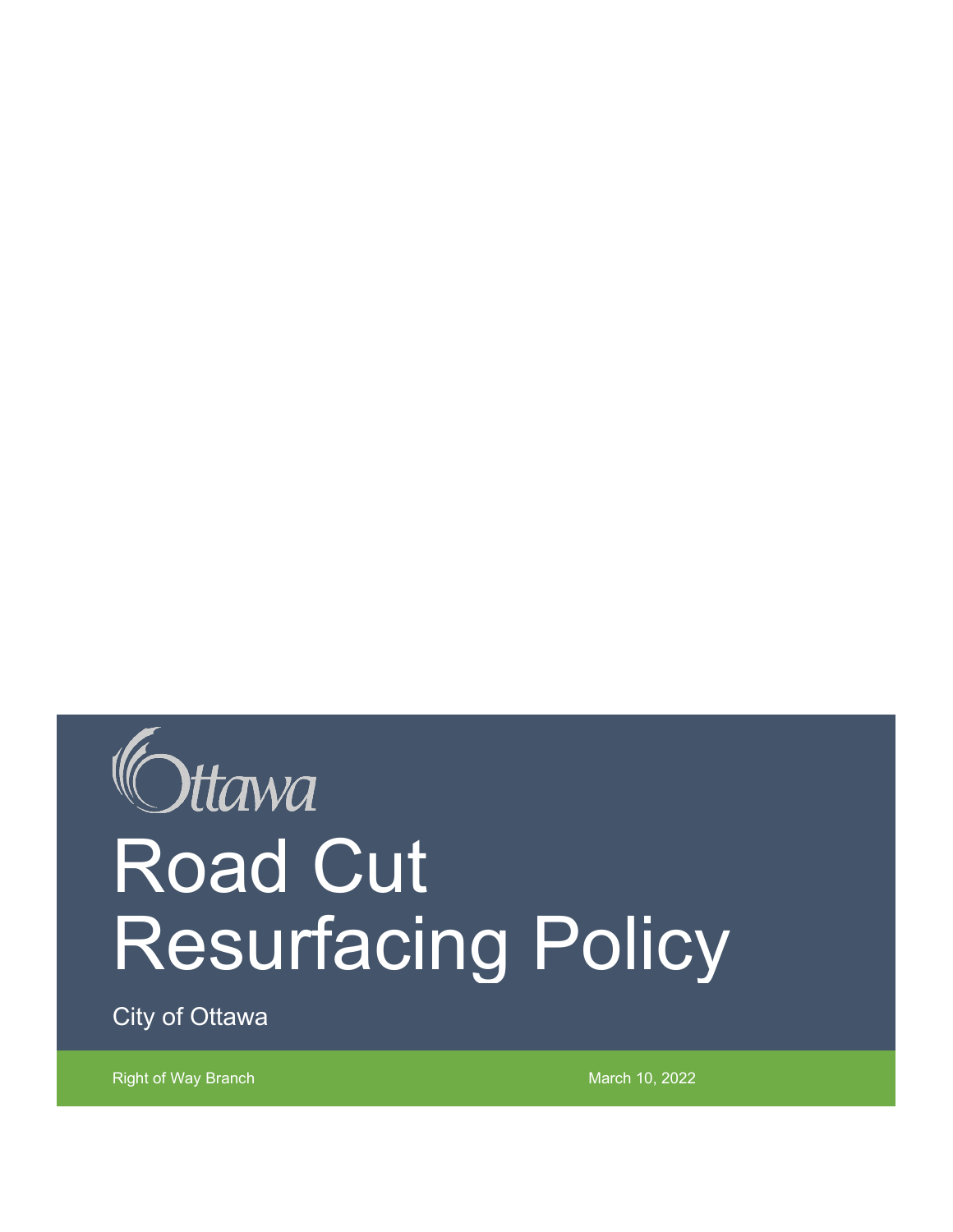#### Table of Contents

| Longitudinal Trenches - Single lane $+3$ years $\le$ or = 1m from the curb7 |
|-----------------------------------------------------------------------------|
| Longitudinal Trenches - Multiple lanes, 3 years or less 8                   |
| Single Transverse Cut - Single lane, 3 years or less 9                      |
| Single Transverse Cut - Multiple lanes, 3 years or less 10                  |
|                                                                             |
| <b>Intersection Cuts</b>                                                    |
| (Road Cuts 1m from) Iron Works <b>Constant Constructs</b> 13                |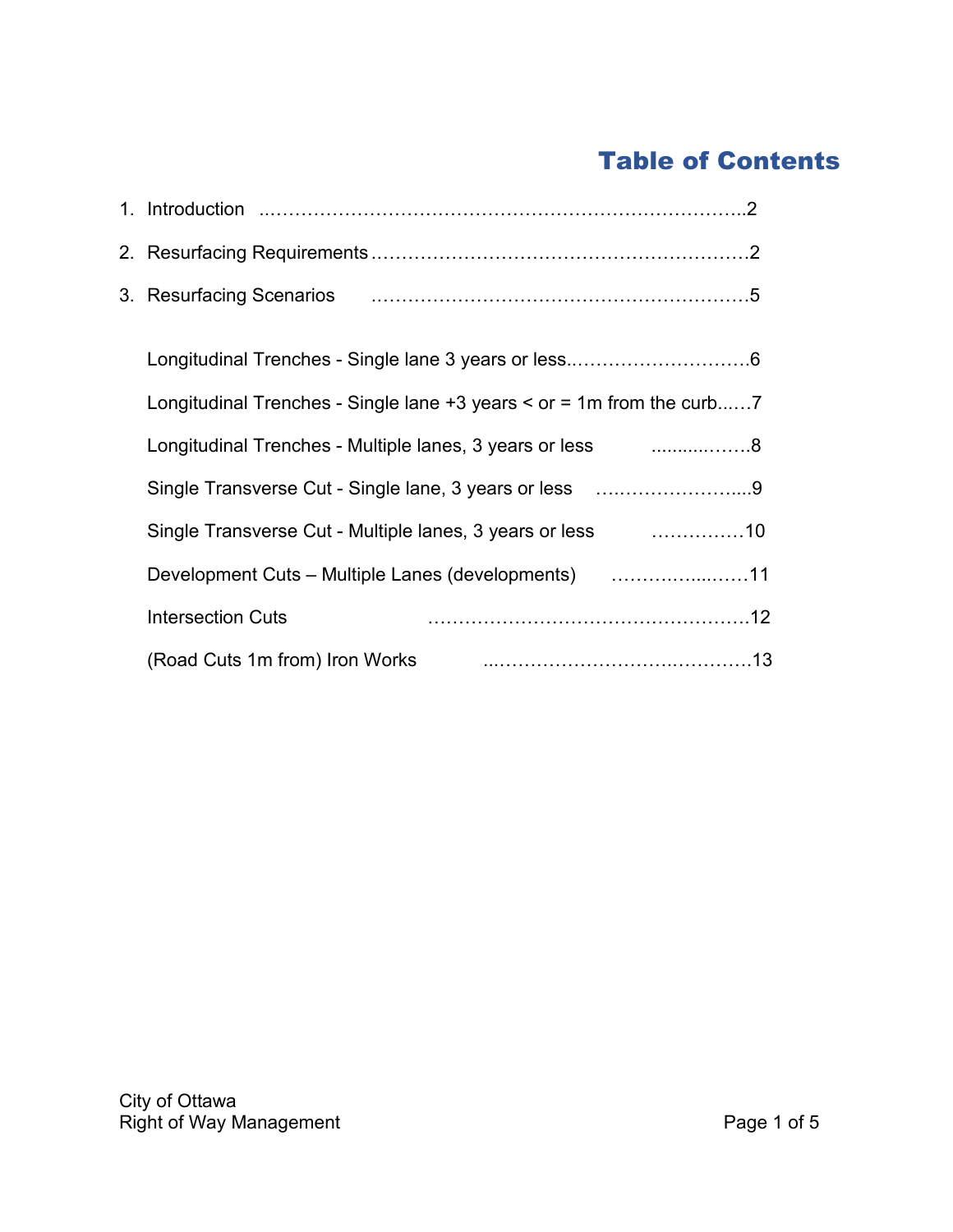#### <span id="page-2-0"></span>1. Introduction

The Road Activity By-Law sets out the reinstatement requirements for all road cuts within the Right of Way administered by the City of Ottawa. This Policy clarifies when the City will require broader asphalt resurfacing beyond the limits set out in the R10 Standard Trench Reinstatement in Paved Surface detail, as authorized in the Road Activity By-Law.

The broader resurfacing requirements set out in this Policy will improve surface rideability and the visual appearances of road cuts on asphalt pavement. The Policy focuses on the resurfacing of road cuts into pavements three (3) years old or less as well as where there are multiple cuts associated with a development. The Policy's goal is to help establish the City's expectations for resurfacing of road cuts. It should be noted that this policy does not limit the discretion of the City to require a broader resurfacing of road cuts not otherwise captured under this policy.

#### <span id="page-2-1"></span>2. Resurfacing Requirements

The Road Activity By-Law sets out the requirements for reinstatement, including resurfacing requirements for all road cuts in the City's Right-of-Way (ROW). Where road cuts are made into asphalt pavement of the ROW, Section 12 of the By-law requires that the road cut, including the asphalt be reinstated in accordance with Ontario Provincial Standards Specifications (O.P.S.S.), City of Ottawa Road Standard Detail Drawings and Ottawa Standard Tender Documents. In particular R10 Standard Trench Reinstatement in Paved Surface detail specifies the extent of resurfacing of the asphalt surface.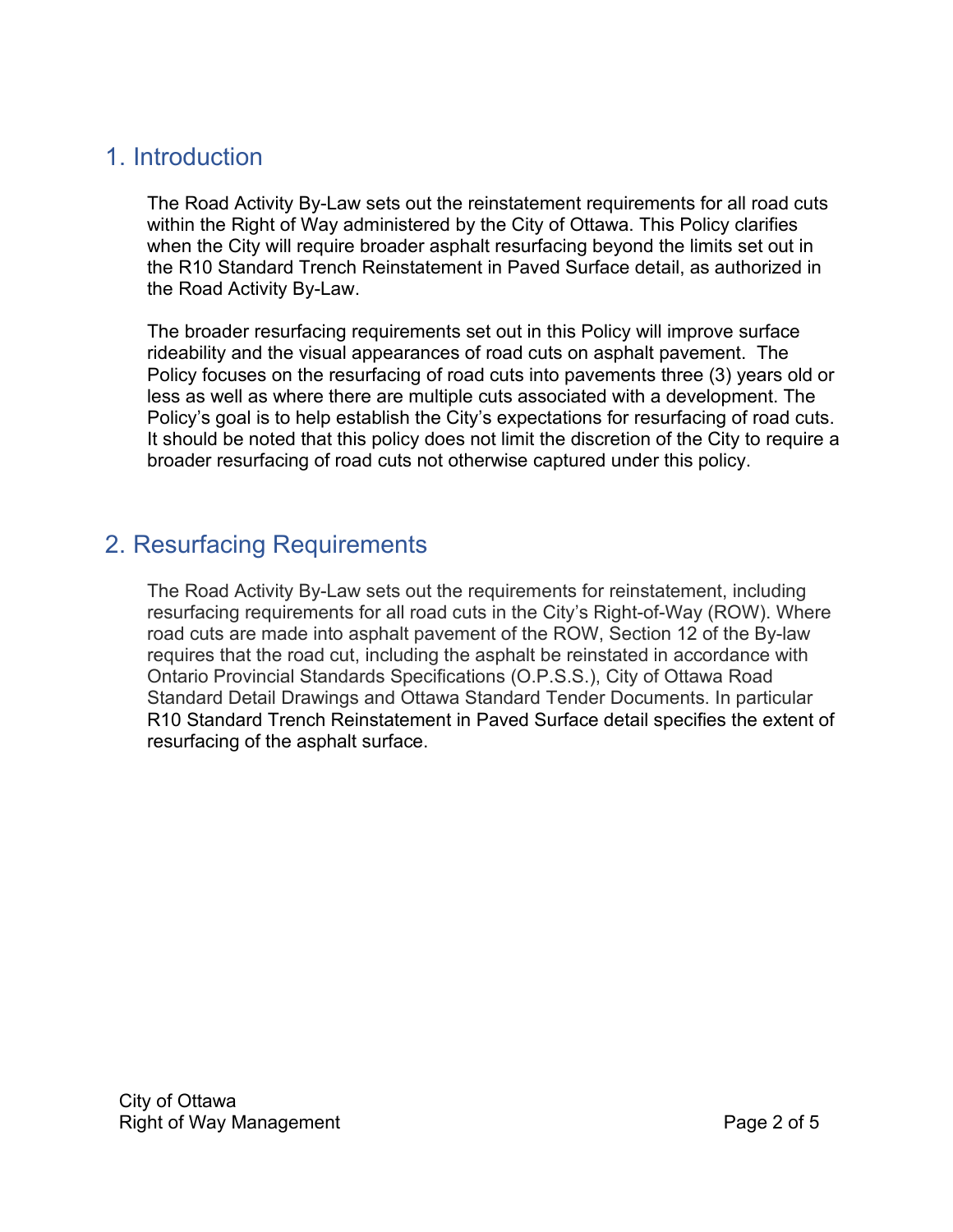

The By-law, in addition to Section 12, identifies that the City may require a permit holder to place a broader asphalt resurfacing at a depth of 40 mm. The City will require a broader resurfacing in the following circumstances as summarized in Table 1.

| Table 1 Broader Asphalt Resurfacing Circumstances: |
|----------------------------------------------------|
|----------------------------------------------------|

| Circumstance                                                                                                                                                               | Action                                                                                |
|----------------------------------------------------------------------------------------------------------------------------------------------------------------------------|---------------------------------------------------------------------------------------|
| Road cuts associated with a development<br>within the roadway pavement as part of<br>construction, where there are three (3) or more<br>cuts associated with a development | All cuts within 12 metres of<br>another must be resurfaced<br>as one continuous area. |
| Note: Existing service blankings count as a cut.                                                                                                                           |                                                                                       |
| (see scenario 6)                                                                                                                                                           |                                                                                       |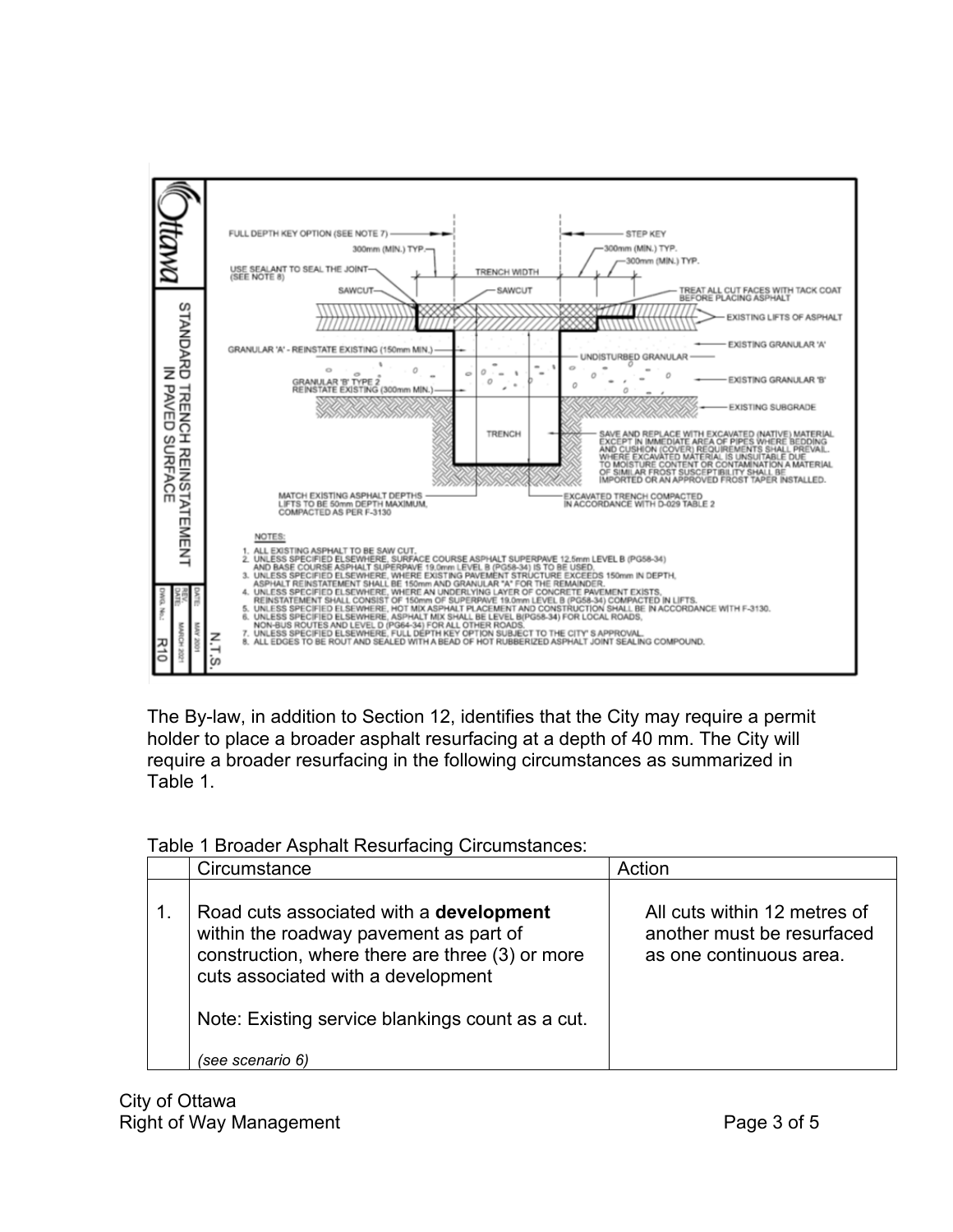| 2. | Road cuts into pavement that has been<br>constructed, reconstructed or resurfaced in the<br>past three years.                                                                                                                                                                                                                                                                                                                                            | Asphalt resurfacing will be<br>brought to the nearest lane,<br>centreline, or curb line.                                                                 |
|----|----------------------------------------------------------------------------------------------------------------------------------------------------------------------------------------------------------------------------------------------------------------------------------------------------------------------------------------------------------------------------------------------------------------------------------------------------------|----------------------------------------------------------------------------------------------------------------------------------------------------------|
|    | Pavement age of three (3) years or less.<br>(see scenarios $1, 3, 4, 5$ )<br><b>Note:</b> Cuts into new pavement are not<br>permitted pursuant to subsection 4(12) of<br>the By-Law. Exemptions are generally<br>reserved for the following situations:<br>providing servicing to a property,<br>emergencies, any public work, and major<br>business disruption (Section 4(13)) and<br>will require an exemption to subsection<br>$4(12)$ from the City. | If a lane, centreline, or curb line<br>does not align with the<br>construction joint, the<br>resurfacing should be brought to<br>the construction joint. |
| 3. | For all Road Cuts, regardless of the age of the<br>pavement, where the edge of the cut is within<br>one (1) metre of a curb or edge of roadway.<br>(see scenarios 2, 7, 8)                                                                                                                                                                                                                                                                               | Must extend resurfacing to the<br>edge of roadway or curb line.                                                                                          |

It must be noted that the City may require broader resurfacing requirements on a case-by-case basis. The General Manager reserves the right to exercise the discretion in the best interests of the City. *(see scenarios 1, 3, 4, 5, 7)*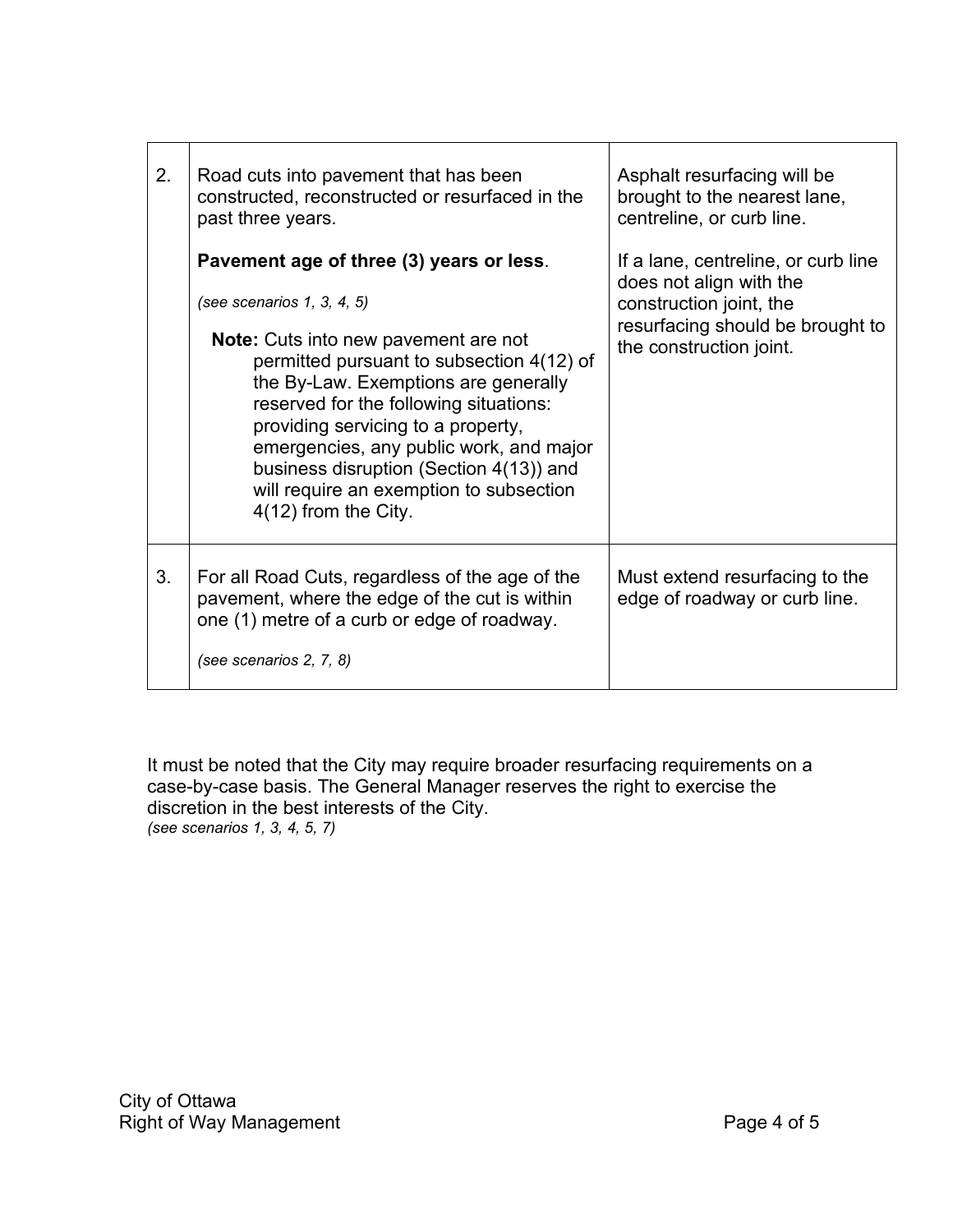<span id="page-5-0"></span>3. Resurfacing Scenarios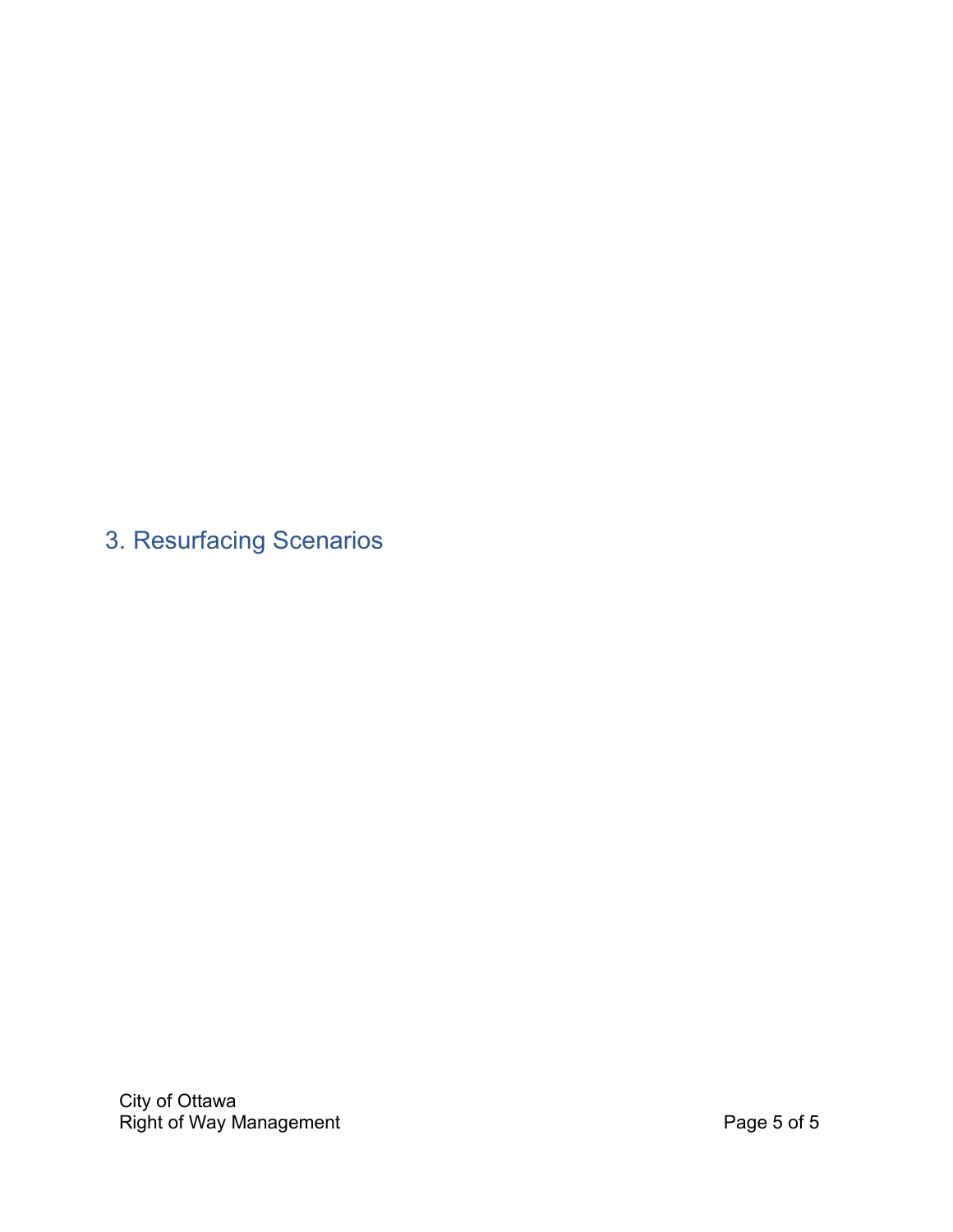## Longitudinal Trenches – Single Lane

<span id="page-6-0"></span>

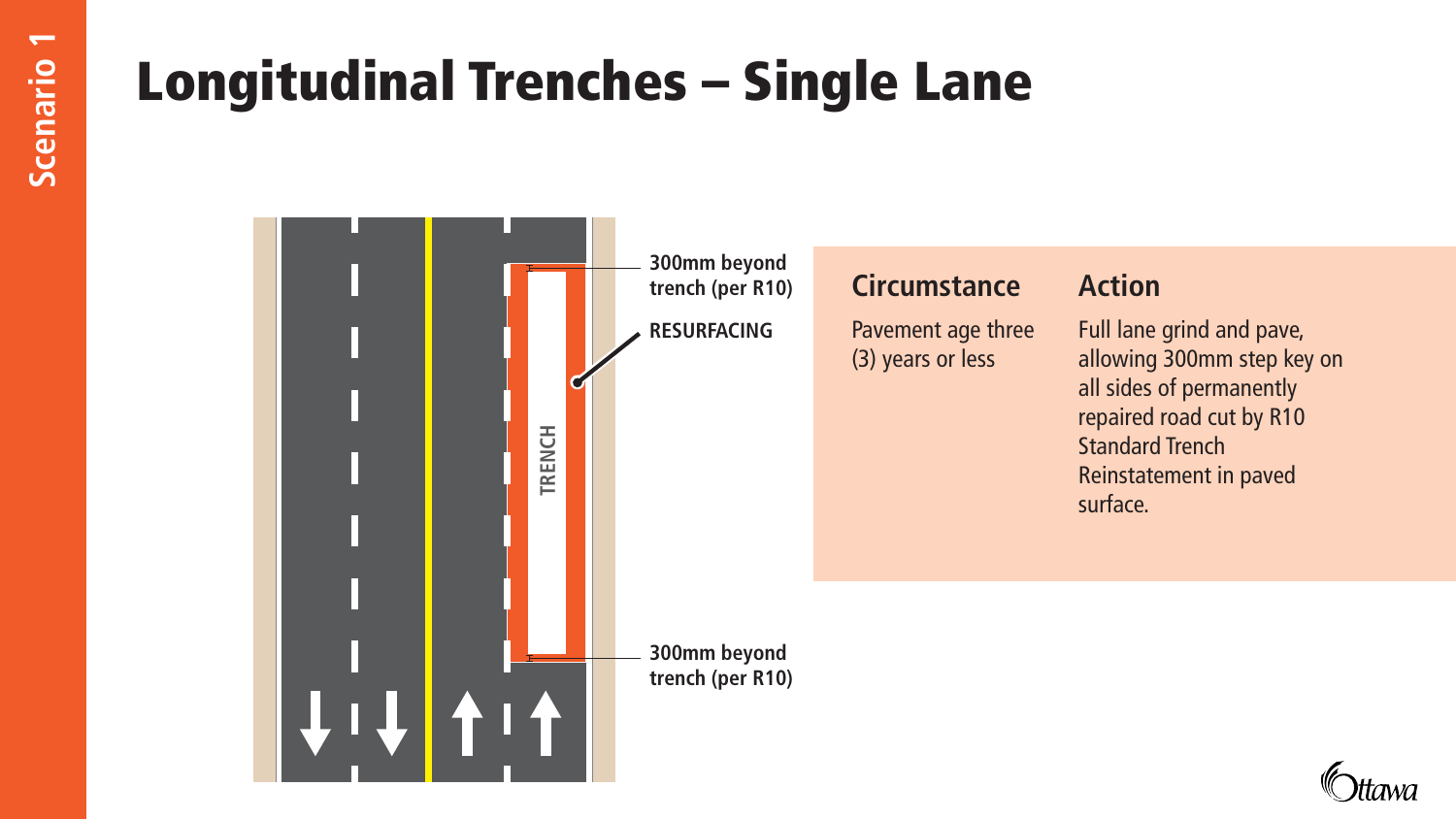# Longitudinal Trenches – Single Lane

**Trench located ≤1m from curbline** 

<span id="page-7-0"></span>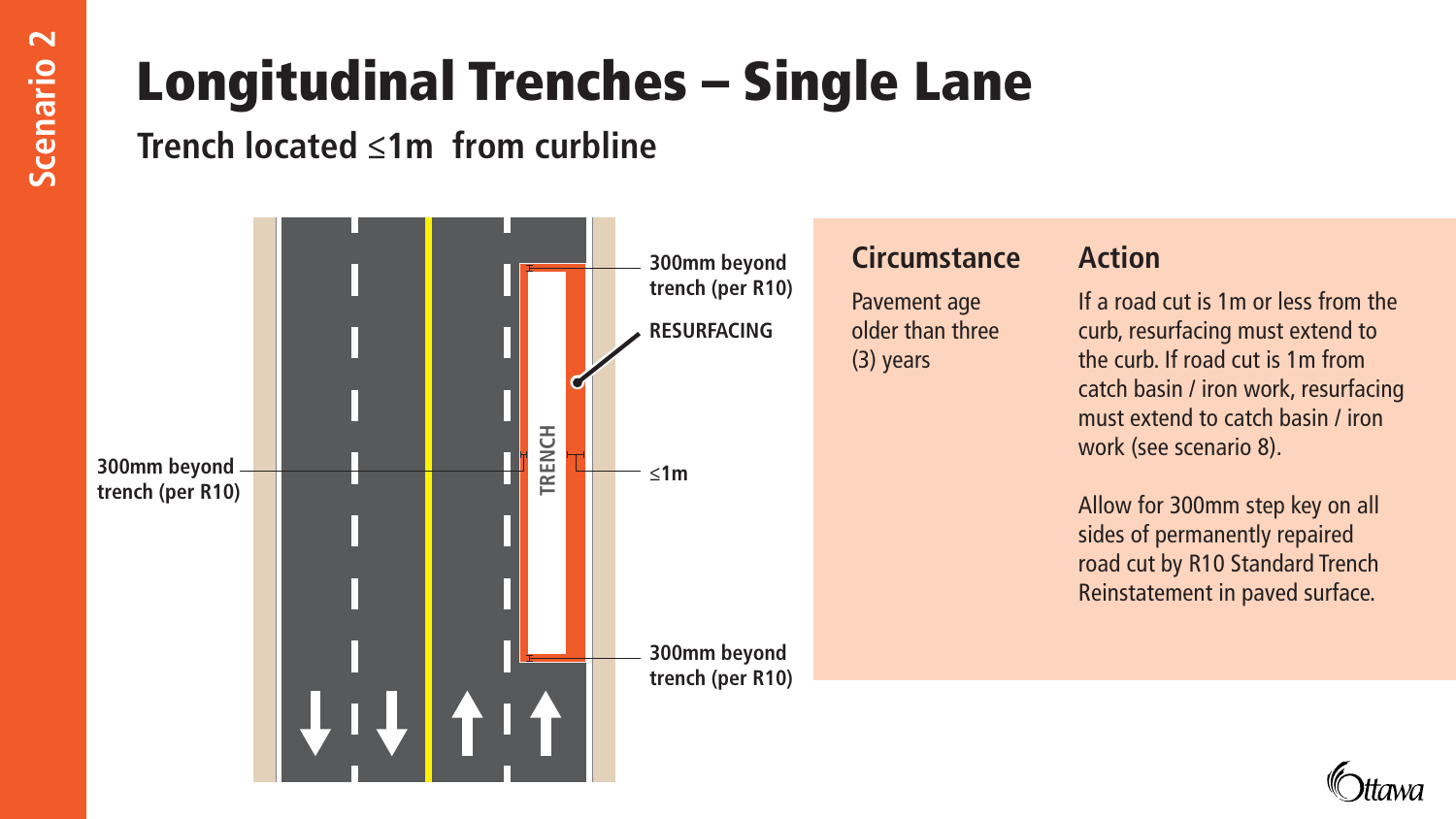## Longitudinal Trenches – Multiple Lanes

<span id="page-8-0"></span>

**Circumstance Action**

Pavement age three (3) years or less

Grind and Pave required (shown in orange).

Road cuts that cross lanes must be squared off. Allow for 300mm step key on all sides of permanently repaired road cut by R10 Standard Trench Reinstatement in paved surface.

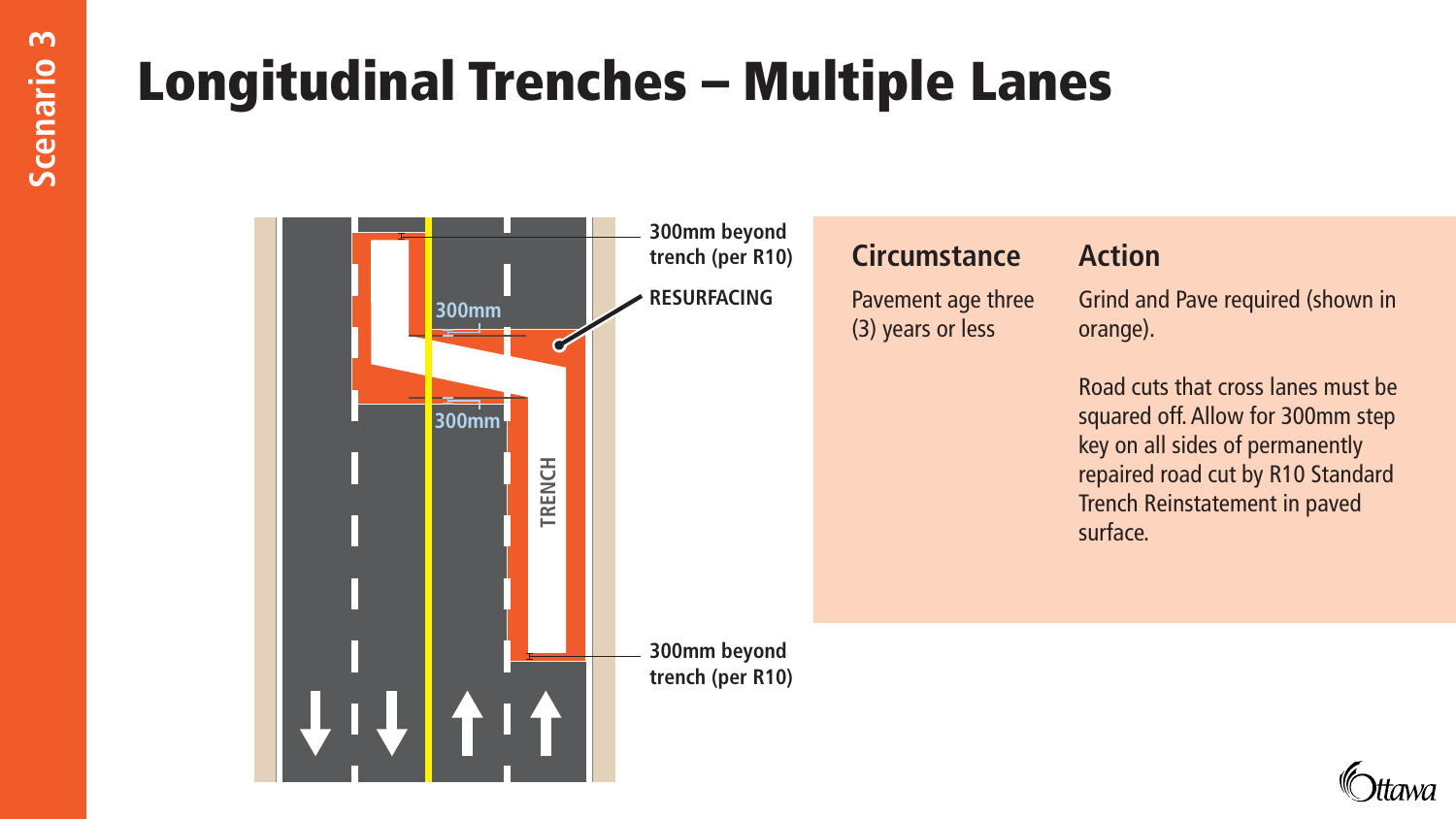# Single Transverse Cuts – Single Lane

<span id="page-9-0"></span>**A single transverse cut contained within one lane**



### **Circumstance Action**

Pavement age three (3) years or less

Full lane and/or centerline grind and pave with 300mm step key allow as per R10 Standard on each side of the road cut (shown in orange).

If road cut is 1m from catch basin / iron work, resurfacing should be brought to catch basin / iron work (see scenario 8).

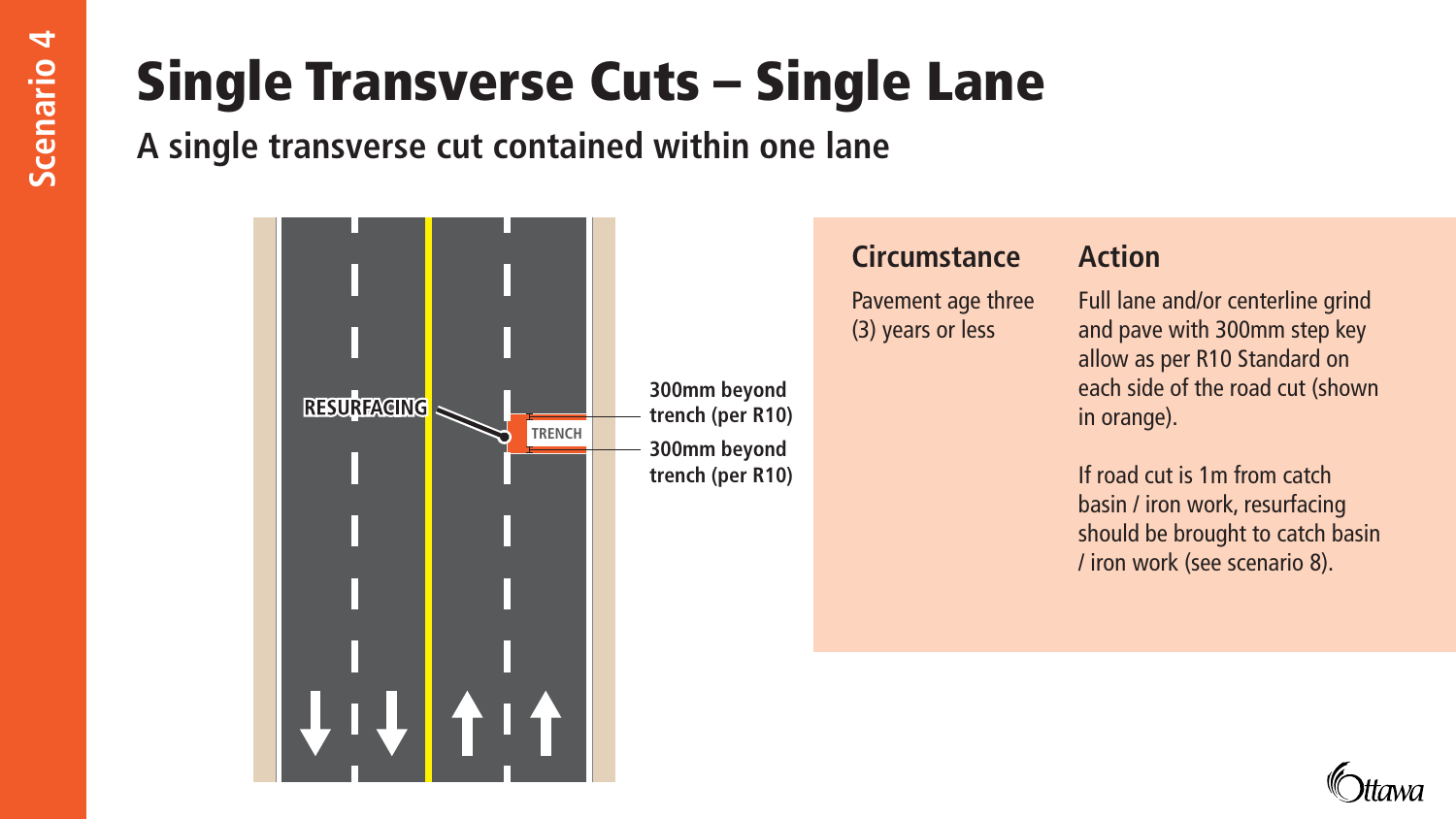# Single Transverse Cuts – Multiple Lanes

**A single transverse cut extending to more than one lane**

<span id="page-10-0"></span>

#### **Circumstance Action**

Pavement age three (3) years or less

If road cut is 1m or less from centerline of visible construction joint, then grind and pave must extend to centerline and or visible construction joint. If cut is 1m or less from catch basin / iron works, then grind and pave must extend to catch basin / iron works (see scenario 8).

Allow for 300mm step key on all sides of permanently repaired cut by R10 Standard Trench Reinstatement in paved surface (shown in orange).

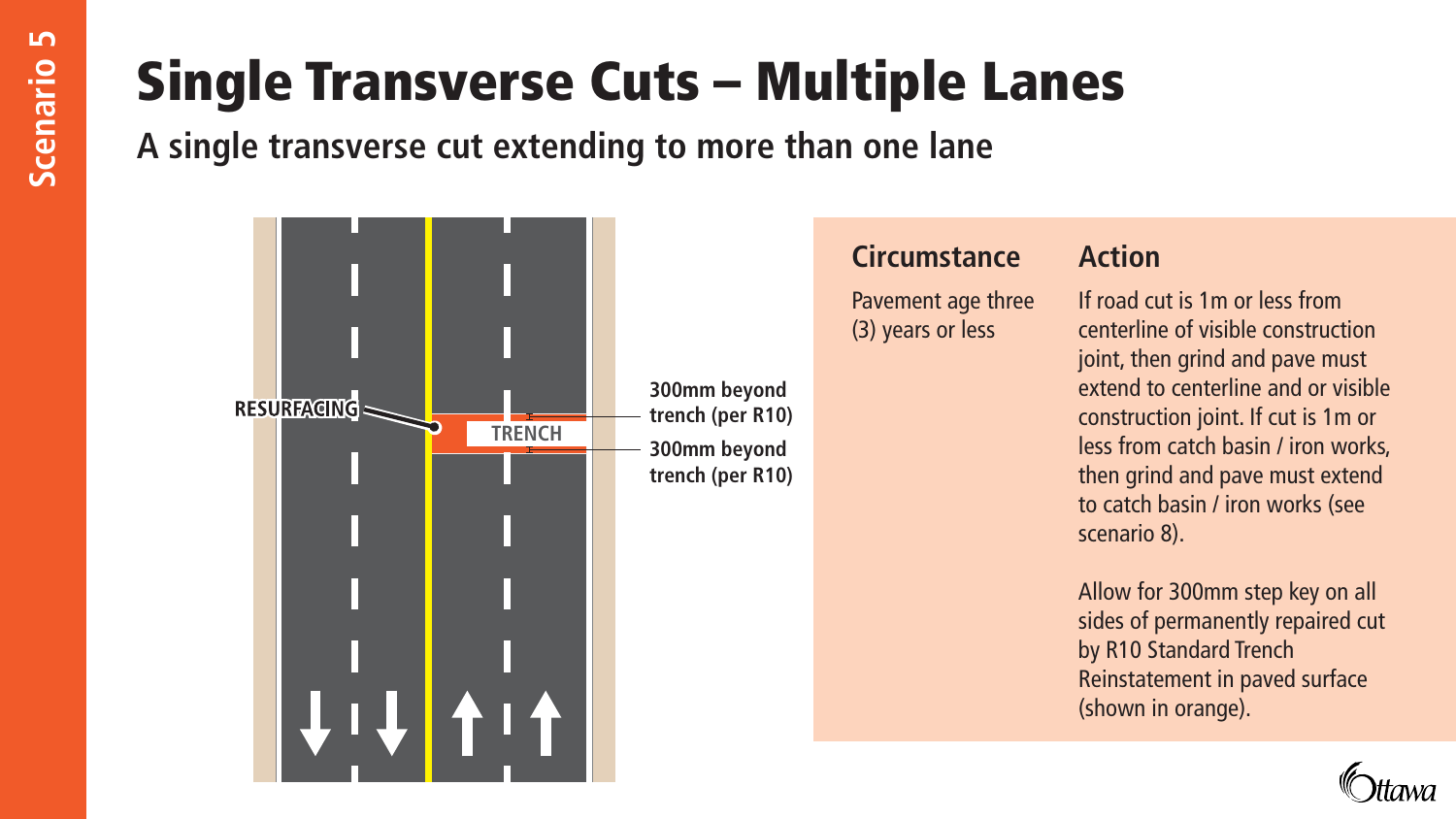## Development Cuts

<span id="page-11-0"></span>

## **Action**

If  $d \leq 12m$ , continuous resurfacing

If  $d > 12m$ , separate resurfacing

In both situations, allow for 300mm on either side of the trench as shown.

When three (3) or more cuts are required as part of a development, each road cut within 12 metres of another must be resurfaced together. The extent of the resurfacing will be to the nearest lane line, centreline, or curb of each cut (shown in orange).

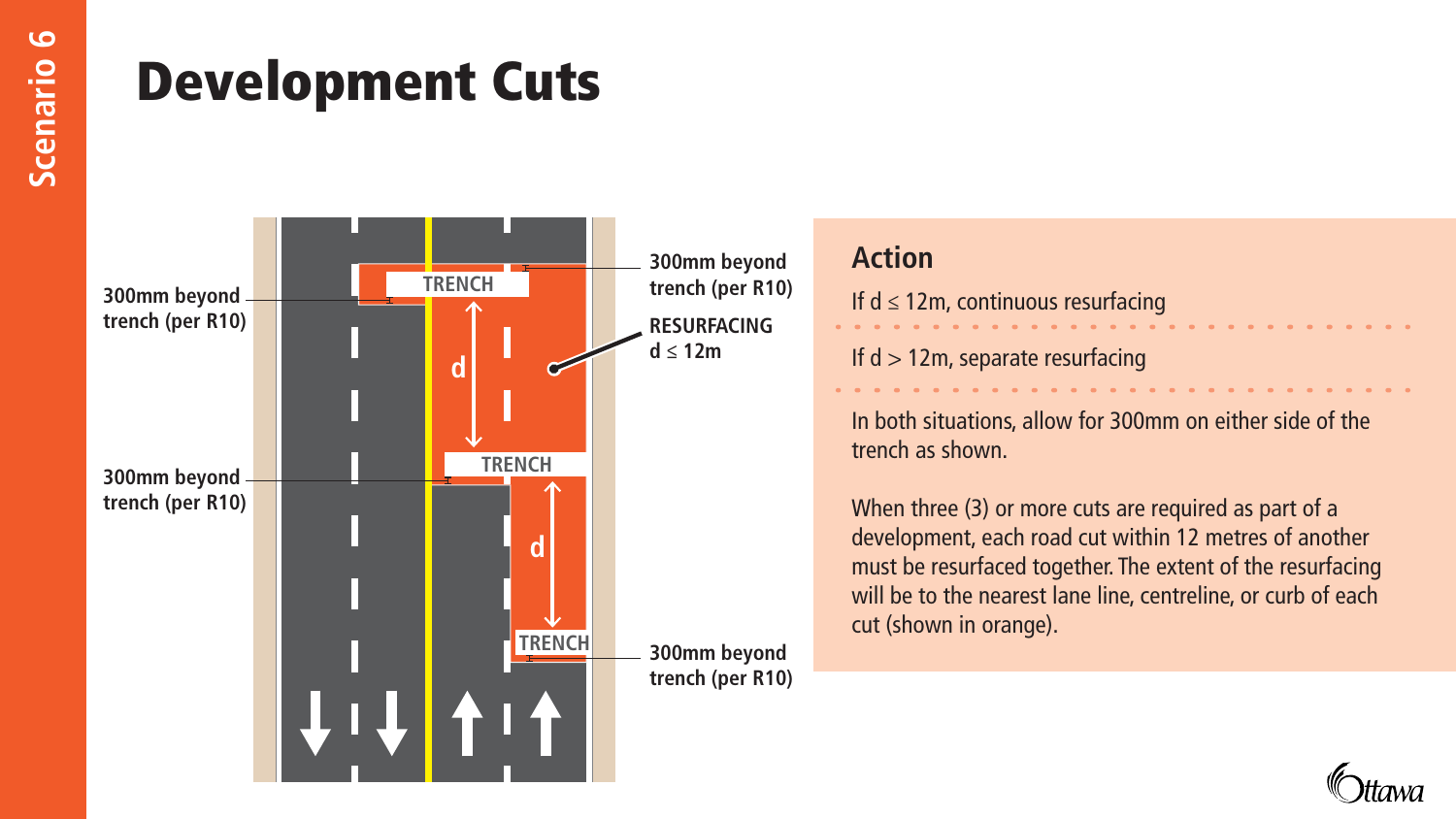## Intersection Cuts

<span id="page-12-0"></span>

#### **Action**

Regardless of payment age, road cuts 1m or less from the curb / catch basin / iron works, grind and pave must extend to curb / catch basin / iron works (see scenario 8).